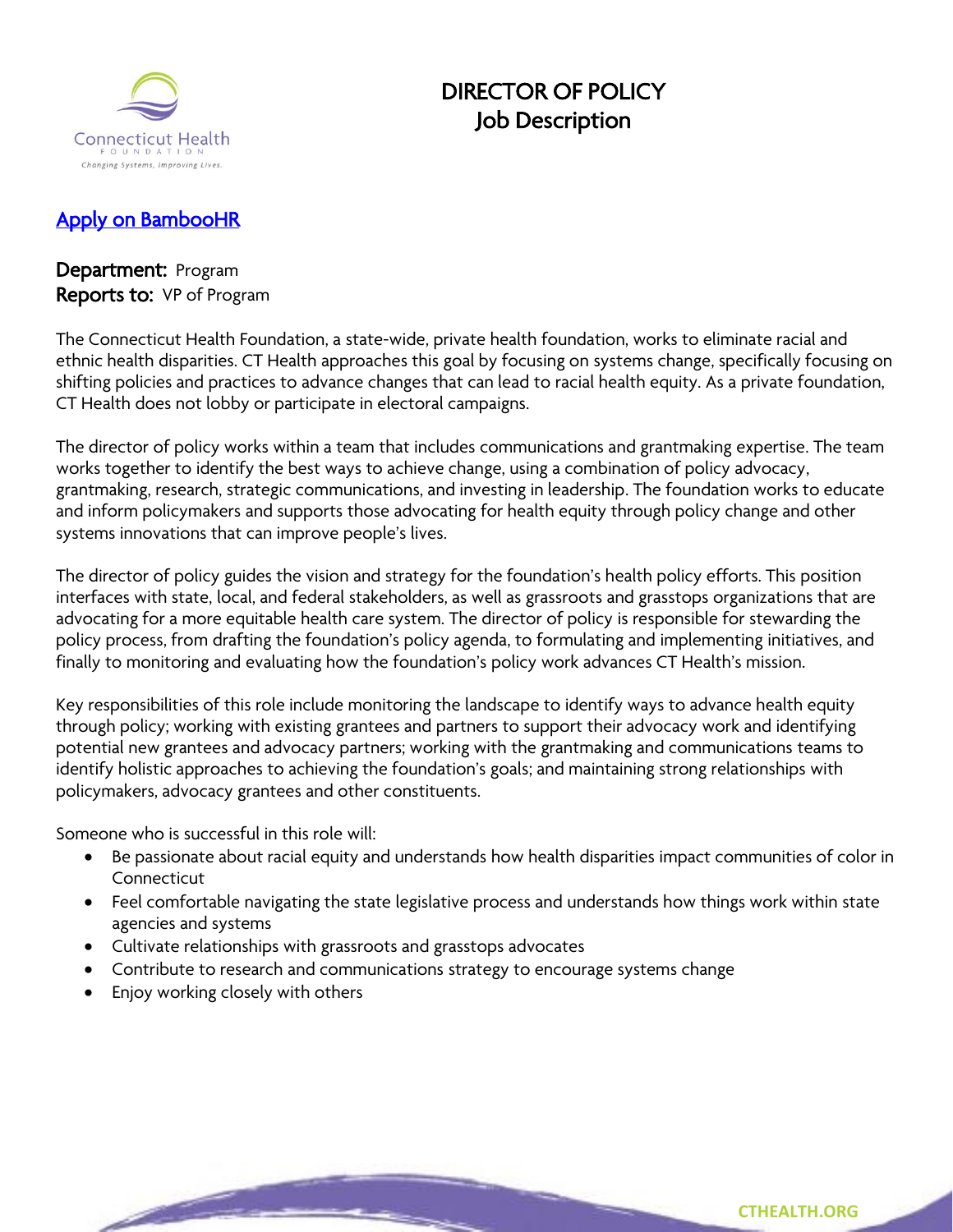### Key Responsibilities

- Develop strategies and approaches to actualize the foundation's mission and strategic plan through public policy
- Draft an annual policy agenda which outlines the areas of focus and opportunity during a legislative session
- Identify and respond to emerging health policy issues that are pertinent to the foundation's objectives
- Oversee monitoring of state and federal health policy activities related to public financing, health reform, regulations, legislation, and the foundation's priority areas
- Cultivate strong relationships with select branches of government, the health community, advocates, grantees, and other funders, including providing technical assistance to CT Health grantees and partners
- Work collaboratively to develop and execute public policy-related research and educational briefing events
- Organize and facilitate convenings with experts, stakeholders, grantees, and other partners
- Work with senior management, and the board of directors to develop, execute and evaluate the foundation's policy strategy, operating plan, and associated budget
- In partnership with the director of communications and strategic initiatives, guide the work of the Board and Public Policy and Communications Committee
- Represent the foundation on advisory committees, steering committees, and working groups, as well as at community and grantee events
- Approach policy and grantmaking work with humility and assure that external and internal partners are treated with respect and valued for the expertise they bring to the work

### Qualifications and skills

**Support of the United States** 

- Demonstrated commitment to racial equity and interest in health equity
- Understanding of and commitment to systems change
- Five or more years of experience in public policy, advocacy, government, public affairs, public relations, or a related field; a background in advocacy desirable
- Expertise in health care or public health; an understanding of the changing landscape of health reform nationally and in Connecticut is a plus
- Experience with the public officials, and the health care, public health, non-profit, advocacy, and funder communities
- Ability to work independently and in teams and to inspire others to work toward achieving common goals
- Excellent written and verbal communication skills, exceptional public speaking skills and comfort representing the foundation
- Expertise in working with partners and grantees to build capacity and expertise in policy and advocacy
- Able to manage multiple priorities simultaneously
- Bachelor's degree in a related field required, Master's degree/advanced degree preferred experience will be considered in addition to educational achievement
- Excellent interpersonal skills: a leader, team player, and listener with a great sense of humor